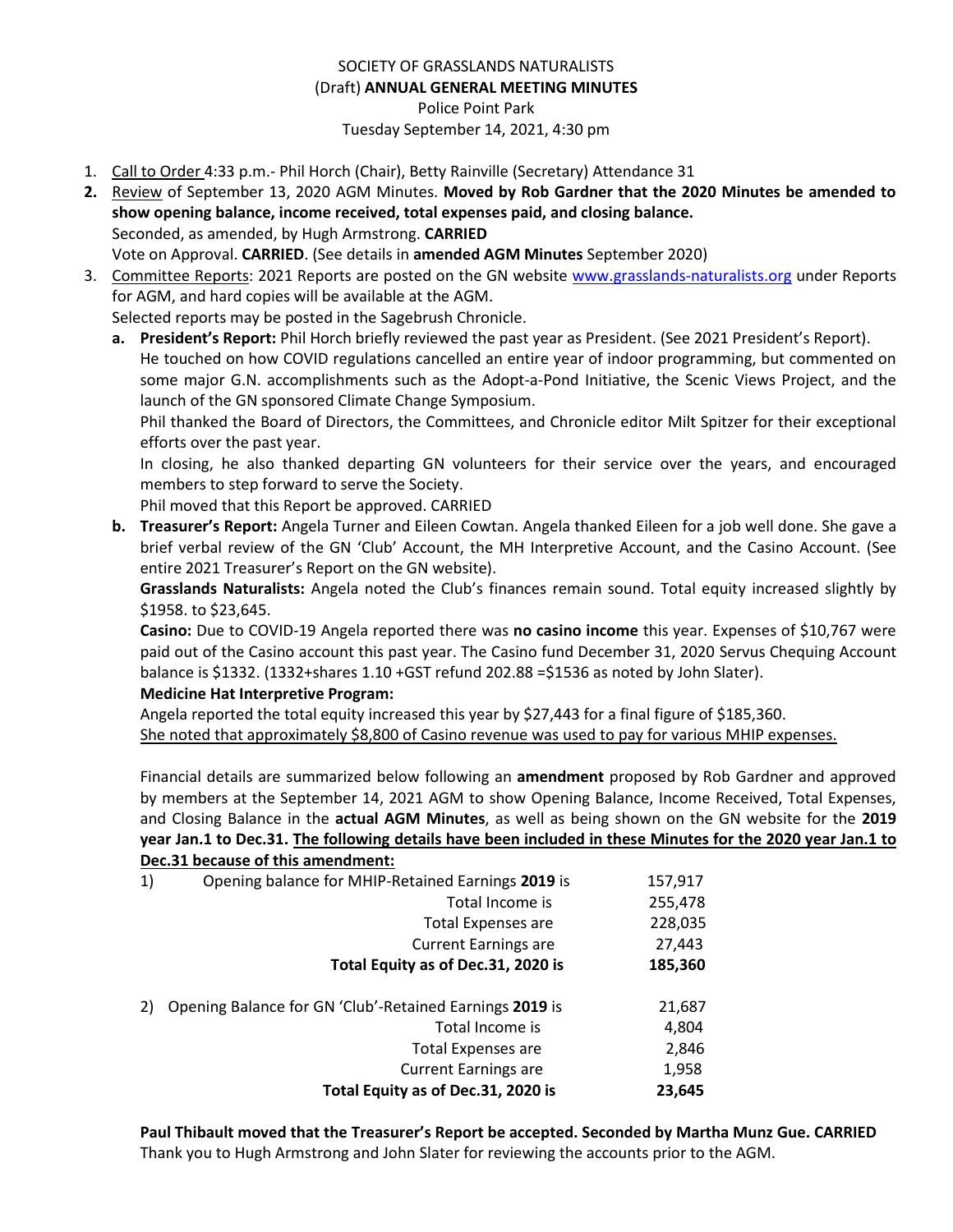- c. **Communications Report**: Angela Turner. See report on GN website.
- d. **MHIP Operations Committee**: Hugh Armstrong advised members to see the entire report on the GN Website. He noted that there were 11 applicants for the MHIP positions. He reported that Alicia Lew will act as the new Chief Park Interpreter and Ian Langill will be the new Assistant Chief Park Interpreter. Alicia gave a brief introduction. Unfortunately, Ian was not able to attend because of previous commitments. Hugh reported the Operations Committee is presently 2 people short with Simonne Flynn and Eileen Cowtan stepping down. The next meeting will be October 4. All are welcome. Hugh moved acceptance of this report. **CARRIED**
- e. **MH Interpretive Program:** Corlaine Gardner noted that she and Marty Drut are retiring from their MHIP positions of Chief Interpreter and Assistant Chief Interpreter. Corlaine reported that the MH Kiwanis Club has nominated the Interpretive Program for the Community Spirit Awards for their commitment to education and local programming. The award presentations will be held Oct.20, 2021 at the Esplanade. Phil Horch stepped in to announce further Community Spirit Awards Nominations; to Gerry Ehlert (Environment) and Award of Excellence to Martha Munz Gue, also under Environment. John Slater and Gerry Ehlert were awarded the Alberta Invasive Species Council 2020 EDD award for Invasive Species Reporting.
- f. **Issues Committee**: John Slater and Martha Munz Gue
- g. **Budget Committee**: Paul Thibault
- h. **Governance Committee:** Paul Thibault
- i. **Fund Raising Committee:** Hugh Armstrong
- j. **Field Trips Committee:** John Slater
- k. **Indoor Program Committee:** Linda Fisher
- l. **Birding trails Project**: Phil Horch
- m. **Bird Tales Project**: Paul Thibault and Dee Armstrong (Bird Tales was not active due to COVID restrictions).
- n. **Carol Porter Bluebird Trail**: Milt Spitzer. (See Report in September 2021 Chronicle p.12). Not a GN project.
- o. **Nature Alberta**: Angela Turner

Copies of Reports may be seen on the GN website at www.grasslands-naturalists.org Moved by John that the above reports be ADOPTED. Seconded by Paul. **CARRIED**

4. Elections:

Executive Officers: President, Vice President, Treasurer, and Secretary.

Led by John Slater. John called for nominations from the Floor, and the following members were elected by acclamation:

**Secretary**: Martha Maudsley.

**Treasurer**: Angela Turner.

**Vice President:** has remained vacant for over one year.

**President:** Phil Horch

John moved that nominations cease**. CARRIED.** Congratulations to the new and returning executive officers. Phil thanked John for leading the elections.

- 5. Other Business:
	- a. **Recognition of Corlaine Gardner and Marty Drut**.(See Announcements below- item 6.c)
	- b. **Directors Appointments** (to be confirmed at a Board Meeting immediately after the AGM today) Past President- Hugh Armstrong

Directors at Large- Ian Turner and Linda Fisher.

c. **Committee Volunteers Selection** (Confirmed at Next Board Meeting)

Committees to meet at the first opportunity to select Chairperson and confirm their Budget.

- 1. Communications Committee. Phil reported a Chair is needed for this Committee.
- 2. Budget Committee
- 3. Governance Committee